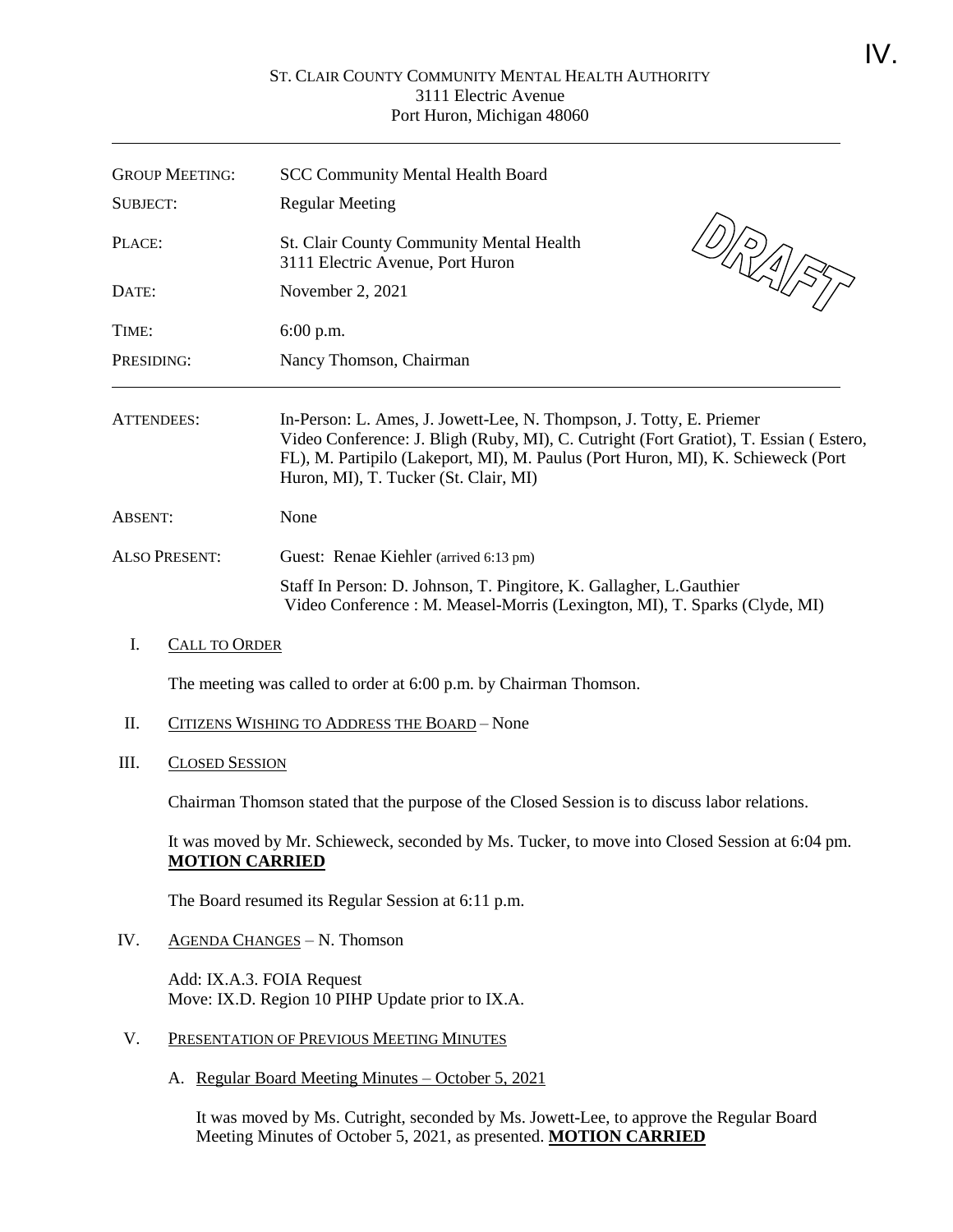### VI. PRESENTATION OF RECEIPTS/DISBURSEMENTS & ELECTRONIC TRANSFERS

It was moved by Mr. Priemer, seconded by Ms. Jowett-Lee, to approve the Receipts/Disbursements & Electronic Transfers for the month ending September 30, 2021, as presented. **MOTION CARRIED**

### VII. PRESENTATION OF BILLS TO BE PAID

It was moved by Mr. Schieweck, seconded by Ms. Jowett-Lee, to approve the Bills to be Paid as of October 28, 2021 in the amount of \$4,085,733.42, as presented. **MOTION CARRIED**

### IX. **ITEMS FOR ACTION**

- A. Administrative Services T. Pingitore
	- 1. Collective Bargaining Agreement Local 3385 2022 2024

Ms. Pingitore asked for Board approval of the Collective Bargaining Agreement for Local 3385 for January 1, 2022 thru December 31, 2024. She noted that the Union just ratified the contract. We do not have the formal contract ready for signature tonight but once prepared signatures will be obtained.

It was moved by Ms. Jowett-Lee, seconded by Ms. Totty to approve the Collective Bargaining Agreement for Local 3385 for the period of January 1, 2022 thru December 31, 2024, as presented. **MOTION CARRIED**

Ms. Johnson extended a special thanks to Ms. Pingitore for leading the efforts in this negotiation along with Ms. Kruskie They did work with an attorney that was assigned to us; however, they did a great job!

## 2. CMH Board By-Laws

The CMH Board By-Laws were brought to the Board for their annual review at the October 5<sup>th</sup> meeting. There were no suggested changes and no feedback was received.

Ms. Pingitore made the Board aware with the current Open Meetings Act stating that the way the Act is currently written, December 31, 2021 will be the end of the remote or electronic participation; unless amended. The only exception is for military service.

It was moved by Mr. Priemer, seconded by Ms. Jowett-Lee, to reaffirm the current CMH Board By-Laws, as written, for the coming year. **MOTION CARRIED**

## B. Contract Management – M. Measel-Morris

1. Rental Agreements

Presented to the Board were three new residential agreements. They are for Blue Water Developmental Housing, Innovative Housing, and I.M.P.A.C.T. Housing. These new contracts are a result of the new state cost allocation changes. All non-service costs had to be removed from the contracts as of October  $1<sup>st</sup>$ . This meant that we could no longer include any of the rental agreement monies. The contracts are all similar except for the first page which addresses the type of home and the last page which addresses the specific cost.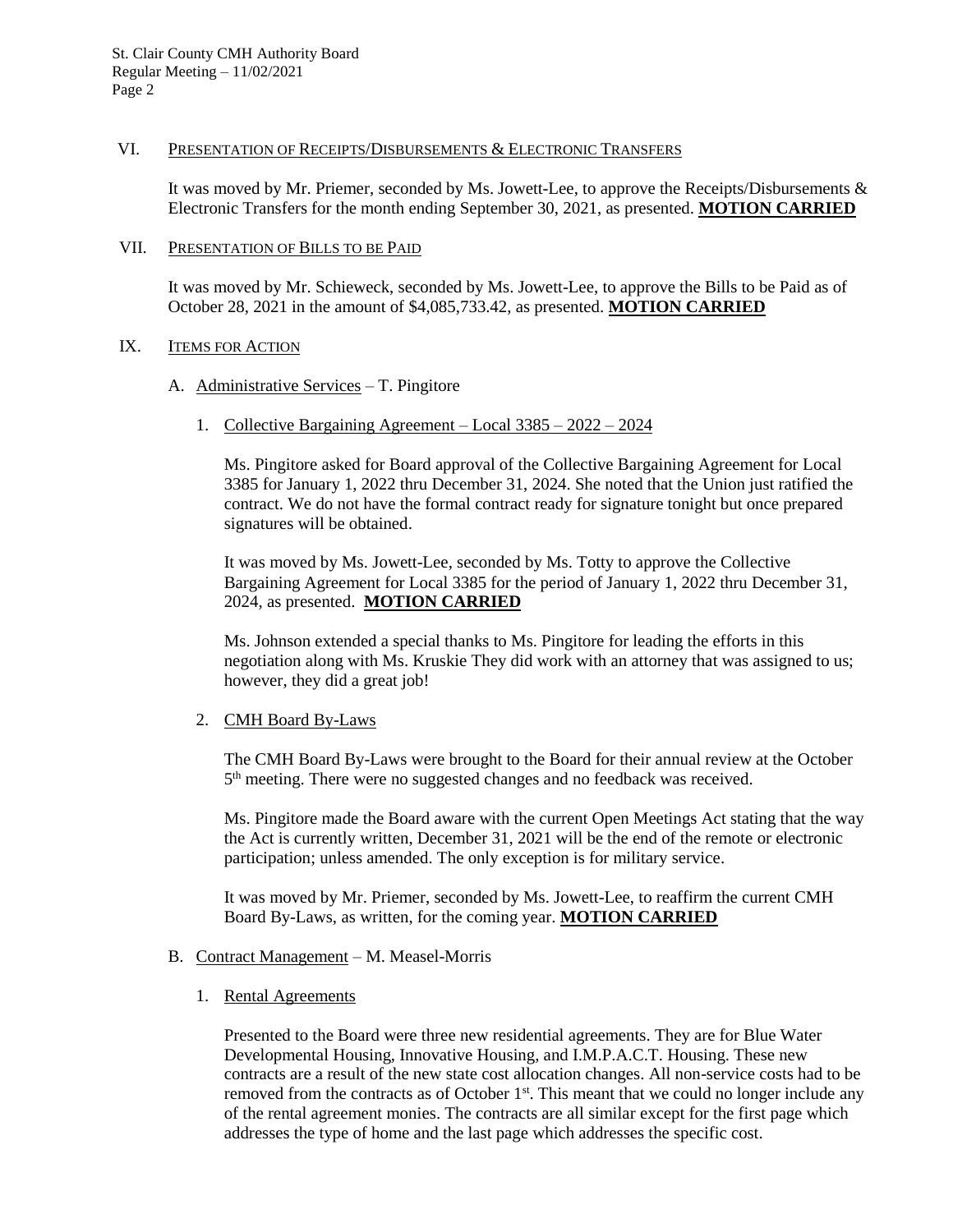It was moved by Ms. Schieweck, seconded by Ms. Cutright, to approve the Residential Rental Agreements for Blue Water Development Housing, Innovative Housing and IMPACT Housing, for the period of October 1, 2021 through September 30, 2022, as presented. **MOTION CARRIED**

- 2. Contract Amendments:
	- a. Contract Rate Renewals FY 2022

Overviewed by Ms. Measel-Morris was a one-page document detailing the Contract Rate Renewals for FY 2022 for Blue Water Developmental Housing – Residential; I.M.P.A.C.T. Residential; Innovative – Residential; Blue Water Developmental Housing – Specialized Living Arrangements and Life Skills.

This document states the name of the provider, the contract term, the rate effective dates, code, unit rate, total cost as well as the service cost increase / decrease. Ms. Measel-Morris advised the Board that the rate renewals update the current rates due to an increase in staffing costs and changes to cost calculations (cost plus 5% w/cost settlement).

Ms. Measel-Morris noted that the majority of the increase had already been written into our projected costs. As such, the actual cost is approximately \$200,000 change to our overall budget. These increases have been approved by Region 10 PHIP.

It was moved by Ms. Jowett-Lee, seconded by Ms. Totty, to approve the FY 22 Contract Rate Renewals for Blue Water Developmental Housing – Residential; I.M.P.A.C.T. Residential; Innovative – Residential; Blue Water Developmental Housing – Specialized Living Arrangements and Life Skills, as presented. **MOTION CARRIED**

## b. FY 2021 – 2022 Contract

i. Community Enterprises – Increase

This is a new contract for Community Enterprises as their current contract had expired. It's basically the same services they have been providing… skill building and community living supports. This contract will expire September 30, 2022.

It was moved by Ms. Partipilo, seconded by Mr. Schieweck, to approve the contract with Community Enterprises of St. Clair County for the period of October 1, 2020 through September 30, 2022, as presented. **MOTION CARRIED**

#### IX. INFORMATIONAL ITEMS

#### D. Region 10 PIHP Update – E. Priemer

Provided to the Board was a draft of the Region 10 PIHP Board meeting minutes as of October 15, 2021. Mr. Priemer advised the Board that this meeting centered on the Quality Improvement Report (FY 2021 QI Program Summary and FY 2022 QI Program and Workplan), Performance Indicators, Recovery Self-Assessment and the Validation of Performance Measures Report.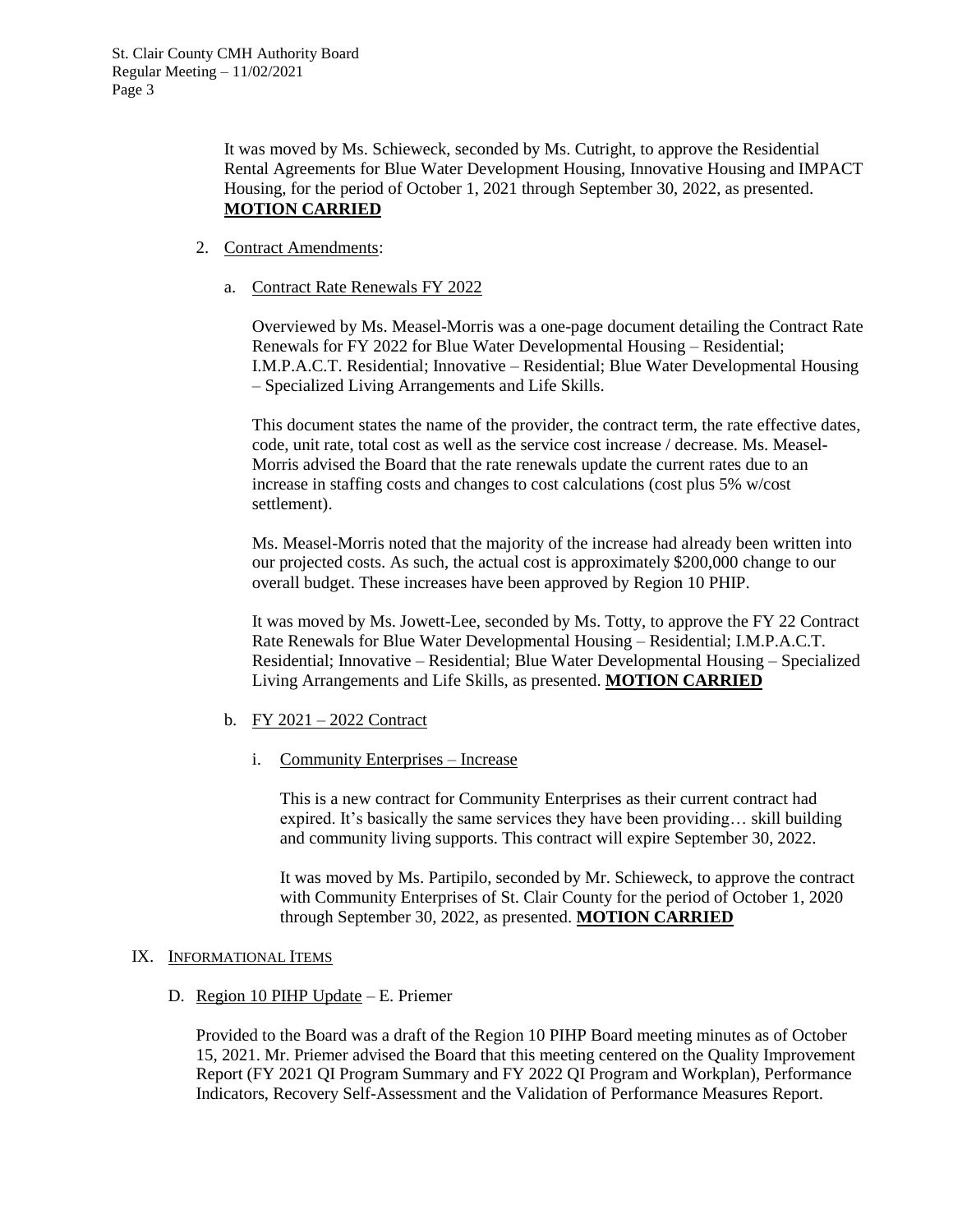Mr. Priemer noted that the Region's Medicaid numbers continue to be high and it is anticipated that they will remain high through July 2022 with no redeterminations to be conducted. As such, Region 10 is projecting a potential lapse of \$30 million that will be returned to the state.

At the next meeting, Region 10 staff will be updating the Board to its options for relocation. Staff have been evaluating their needs and looking at locations.

### A. Administrative Updates – T. Pingitore

1. Corporate Compliance Annual Report FY 21

This report provides an overview of the FY 21 compliance activities, including the Assessment and Evaluation Activities and Prevention Activities detailed in the report. For FY 21, Prevention Activities they were definitely impacted by COVID. We were all working from home which lead to the need for a Work from Home Policy, laptop use of VPN as a way to securely have laptops connect remotely to files, video conferencing with Lifesize Cloud, jabber phone to allow employees to make and take calls with their laptops and identified the need for multi-factor identification for OASIS to enhance security.

Our year-end recommendations are to continue with current practices into FY 22, with the addition of focusing on security for our system and data (multi-factor authentication). Ms. Pingitore noted that all the FY 21 annual goals were attained.

2. Corporate Compliance Plan FY 22

The FY 22 plan is basically a continuation of the current plan in that its overall purpose is to act as an internal control educating and training staff, detecting misconduct, fraud, waste and abuse; as well as investigating and reporting as is required. Section IV reviews the foundation of corporate compliance and the legal basis of the program.

Additional verbiage was added to the Prevention Activity noting that IT is always reviewing, testing and upgrading systems to prevent them from becoming vulnerable to breach or loss of information.

A new goal relating to technology use and needs as they relate to Protected Health Information (PHI) and HIPAA has been added as Goal #8.

## 3. FOIA Request

Ms. Pingitore brought to the Board's attention the request of a Freedom of Information Act (FOIA) request from the attorney of Boddy Construction. This is the construction company whose bid was not selected for the parking lot project at the 24<sup>th</sup> Street children's location. The request is fairly comprehensive, asking for all records relating to the project, including emails, bid requirement documents, written agreements, contracts and work orders for the project. The memo that was shared with the Board relating to the two bidders, documents relating to the analysis of the bids, etc. The Agency's attorney has assured us that we were well within our rights to select (or reject) any bid for the project. We will be forwarding the FOIA'd information by the November 9, 2021 deadline.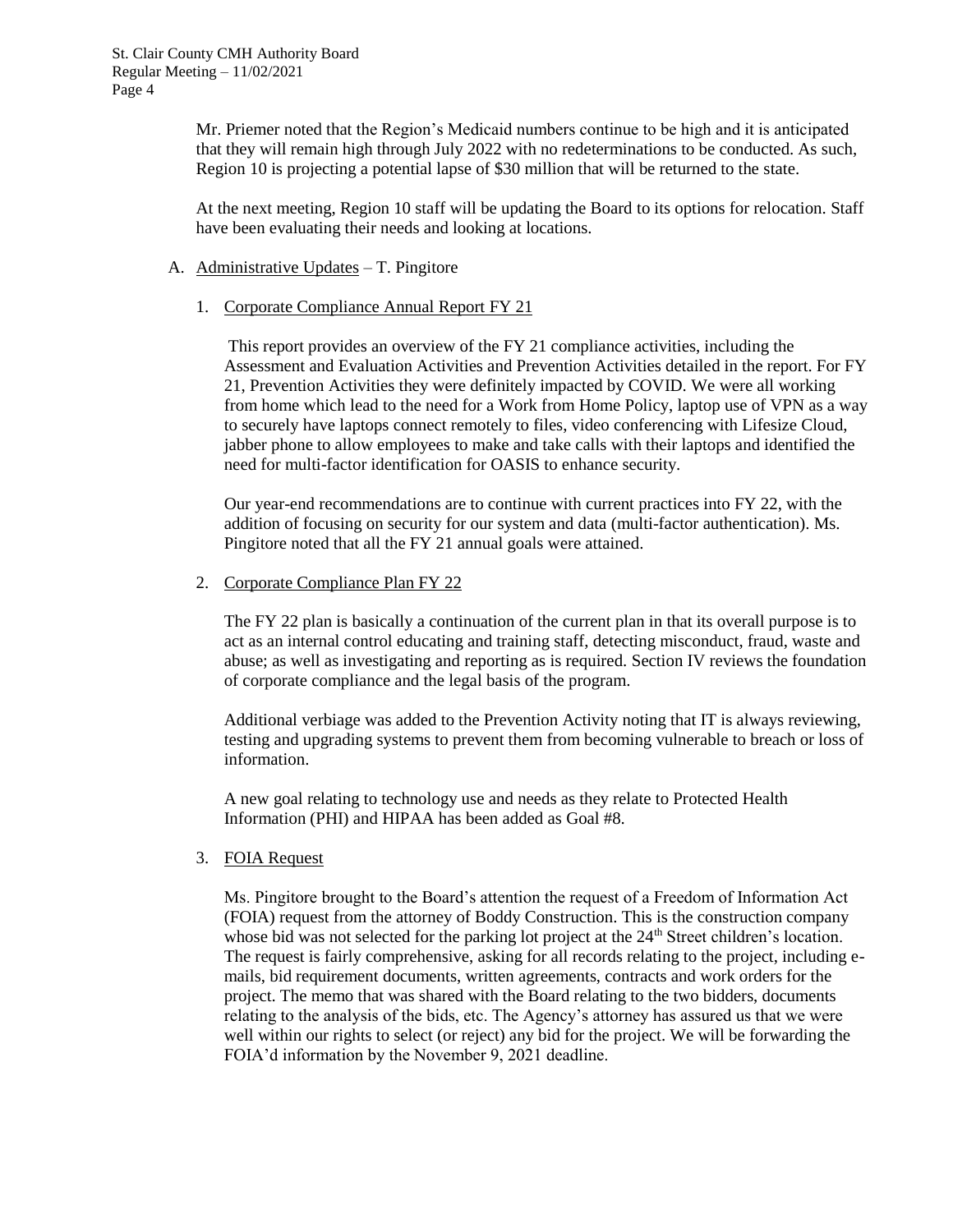- B. Program Operations Update K. Gallagher
	- 1. Vine Street Home Update

We have been advised by IMPACT, who operates the Vine Street six-bed group home in St. Clair for individuals with an intellectual/developmental disability, that they have been struggling to staff this home. We have tried to problem solve this to no avail. As such, they are requesting to upgrade their Riverbend II facility from 15-20 beds to accommodate these individuals. Licensing has been contacted.

At the same time, we have a need across our system for a specialized residential home, especially for our aging population. These individuals have special needs that cannot be met in a typical AFC home. The Vine Street home is a HUD home owned by Blue Water Developmental Housing through one of their corporations. We have sent out, through contract management, a notice to all of our providers to see if anyone has an interest in providing services to this population and have received some interest. We already have earmarked individuals for this type of home. Remodeling is not needed as this is a ranch style home with wheel chair accessibility…a good setup of the elderly population.

2. Contract Agencies

Ms. Gallagher and Ms. Johnson met with our day program contract providers (Choices Bright Futures and Community Enterprises) regarding rates and getting individuals back into program. There is a wait list of 25-35 at Community Enterprises and a little less at Bright Futures. The delay in returning to program is due to lack of staffing and some is space due to social distancing COVID requirements. We continue to hear from parents / guardians / individuals that they want to get back to program. Contract Management has scheduled a meeting with those providers to talk about the barriers to see if there isn't something we can do to assist in getting them back into program.

3. Adolescent Services SUD Program

We currently provide co-occurring services to adolescents who have a substance use disorder. We are applying to be a substance use stand-alone provider through Region 10. Ms. Measel-Morris is heading this up. We have several Children's Services clinicians who are close to being credentialed in this area.

4. Other

Unfortunately, we had another staff (Linda Herron) pass away, not due to COVID. However, she had been a long time employee. Please keep her family in your thoughts and prayers as both she and her family have been a large part of our CMH family.

## C. Support Services – M. Measel-Morris

1. SCCCMH Contract Monitoring Aggregate Report – FY 21

This report provides an overview of how each of the contract agencies scored during FY 21 in the following categories: Quality Improvement, Information Systems & Data Management, Financial Management, Corporate Compliance, Staff Training & Qualifications, Enrollee/Recipient Rights, Credentialing & Privileging, Utilization Management and their Physical Building. Anyone receiving a score of 95% or less in any of the categories must complete a Plan of Correction.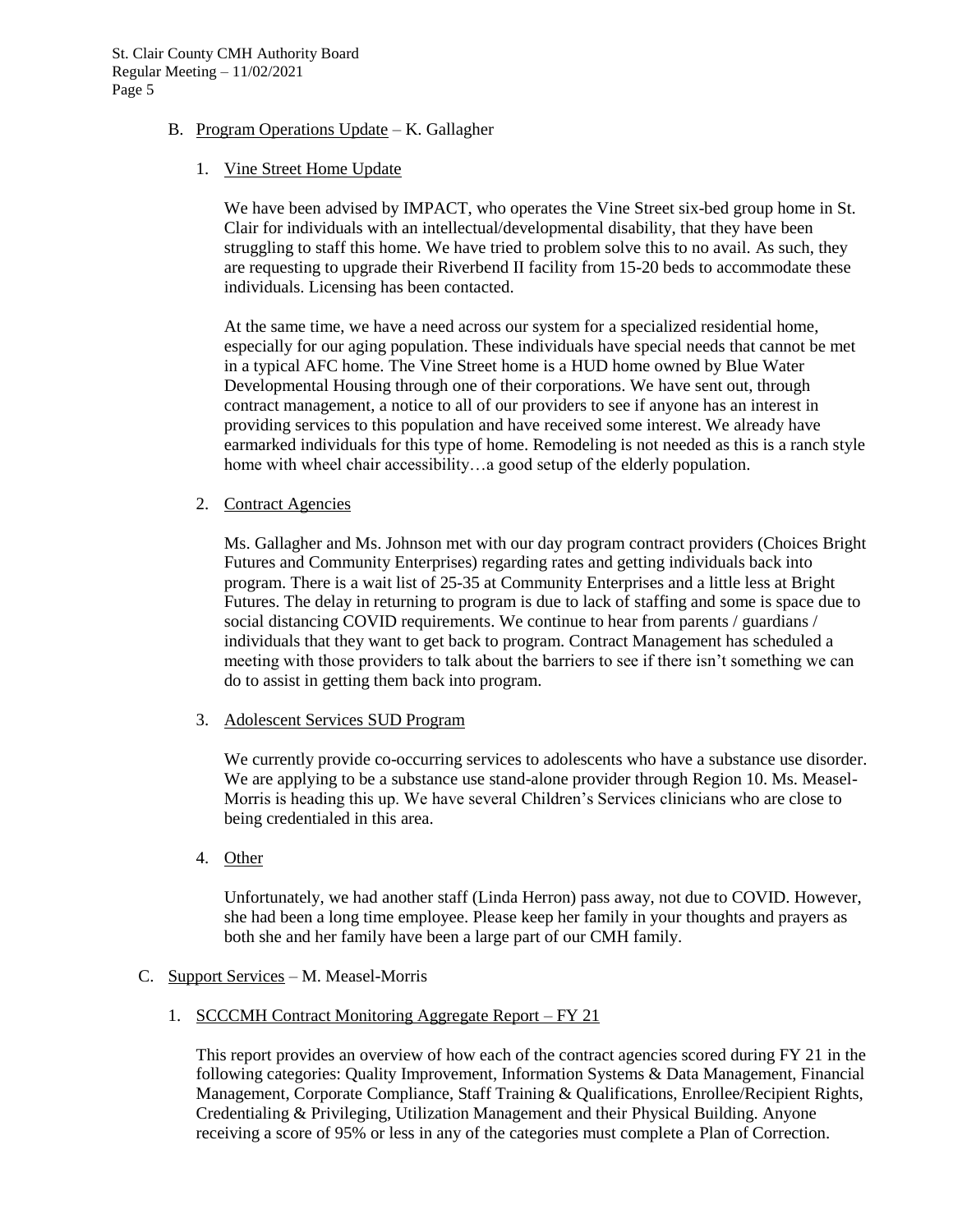Those areas with a dash indicate that a desk audit was conducted this year and this area was not reviewed. Ms. Measel-Morris stated that overall scores were relatively good. We only had one agency that struggled with staff training due to COVID and the high turnover rate. They do have a Plan of Correction in place.

E. Executive Director Evaluation – N. Thomson

An electronic copy of Ms. Johnson's 2021 evaluation is available to each Board member to complete. Due to extenuating circumstances, the Agency's Goals are not available this evening for review. With the wedding of Ms. Goyette and her time off, please complete the evaluation and return to Ms. Gauthier who will be sending out the updated Agency Goals along with the evaluation form. Please return the evaluation by November 19<sup>th</sup>.

The Personnel Committee consisting of Ms. Partipilo, Ms. Totty and Ms. Ames will then meet to review the evaluations prior to the December  $7<sup>th</sup>$  meeting. Ms. Partipilo said she will be unable to meet on December 7<sup>th</sup> as she will be out of town. Ms. Jowett-Lee volunteered to fill in Ms. Partipilo's absence. Depending on the timely response of the evaluations. Chairman Thomson said she would also look at scheduling another day to meet.

# X. DIRECTOR'S REPORT – D. Johnson

- A. Community Education / Public Relations & Upcoming Trainings
	- Highlighted was the Community Relations Activity Report for the month of October. In particular was the October 20<sup>th</sup> NAMI Conference held in Midland. Ms. Johnson and Ms. Zultak presented a break out session on the topic "Reframing the Role of Community-Based Behavioral Healthcare Providers."

Ms. Johnson was also asked to be on a panel at the NAMI conference entitled "The Status of Integrated Healthcare" with Mr. Kevin Fisher, State NAMI Director; Mr. Alan Bolter, CMHA; and, Mr. Jim Johnson, Region 10 CEO. They talked about their experiences within the system and also their experiences with privatization efforts over the years as well as their current position on privatization and how important advocacy efforts are.

- "A Training for Coaches " Supporting the Mental Health of Athletes was rolled out yesterday! We had been approached by the athletic director of East China School District asking of we had anything for mental health issues for athletes. This training was created to help identify warning signs and symptoms of mental health challenges with supporting videos in specific topics and more to be created.
- We are also offering a "Teen Mental Health First Aid." This teaches high school students in grades 10, 11 and 12 how to identify, understand and respond to signs of mental illnesses and substance use disorders among their friends and peers.
- The Man-to-Man Men's Health Series is coming to an end. The final session will be held on November 18<sup>th</sup> and is titled "Spiritual Health, Youth & Men" presented by Tyrone Burrell.
- CMH Players performance of "We're All Connected" will be held November  $5<sup>th</sup>$  and  $6<sup>th</sup>$  at the Citadel. Tickets are required.
- The Agency will be closed on December  $10<sup>th</sup>$  to allow for an All Staff Agency In Service to be held at the Blue Water Convention Center.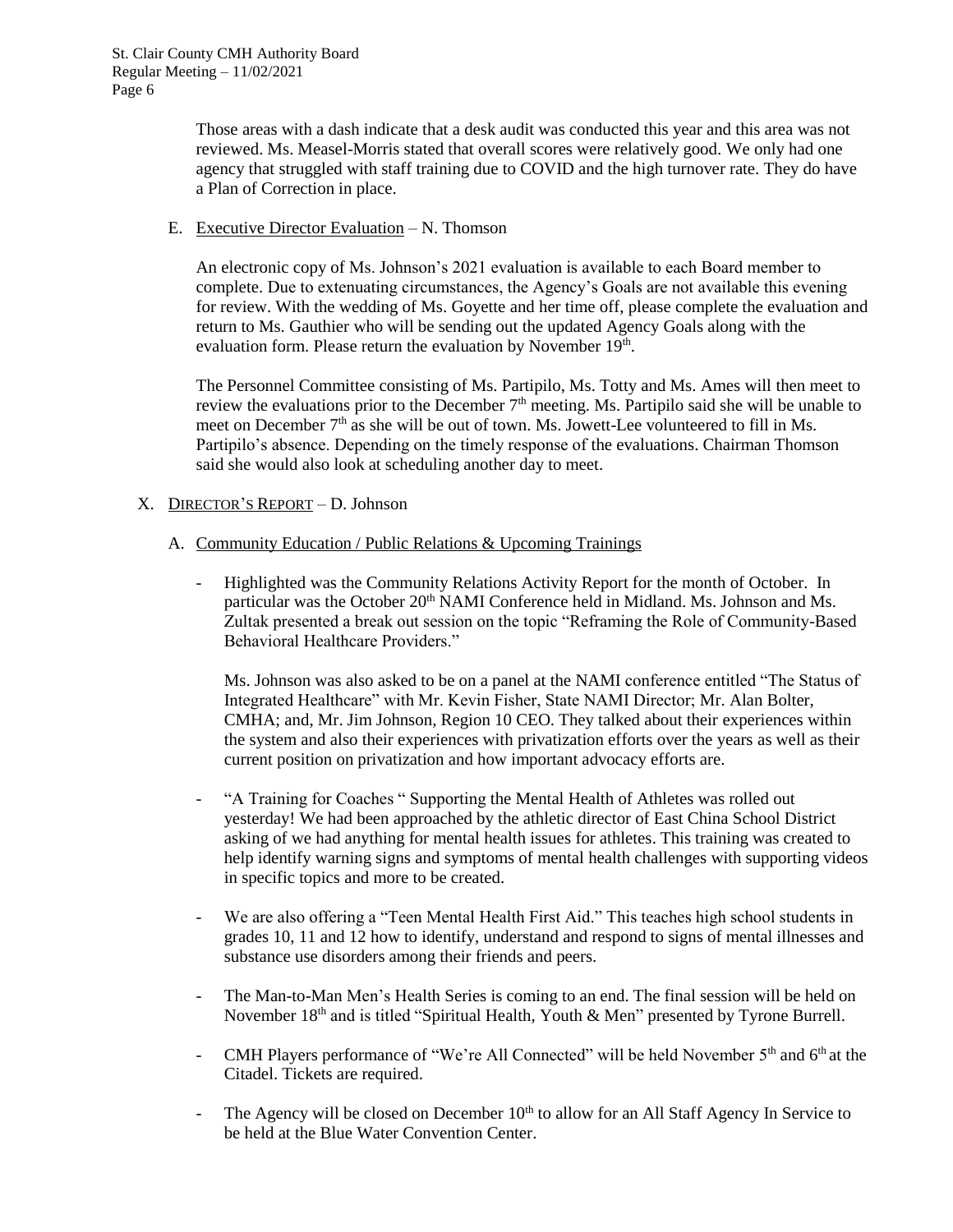- B. Community Mental Health Association Business
	- 1. Weekly Update Website Link

The CMHA Weekly Updates are available online for board member review.

C. Privatization Update

The Senate Government Ops Sub-Committee voted the Shirkey Bills 597 & 598 out of the Senate and have now moved to the full committee. Ms. Johnson stated that she sent out another advocacy alert to each Board member. She thanked those who have participated. The Whitford Proposal is really no better even though it keeps control in the public sector. It eliminates the PIHP structure to just having one ASO to complete the functions of the PIHP and we would be on a fee for service structure as opposed to the way we are currently funded; this will hurt us tremendously and we will not be able to provide all the services we currently offer.

D. COVID Updates;

Ms. Johnson thanked the Board for letting her address the County Commissioners on behalf of the Board in support of Dr. Annette Mercatante, Public Health Director, for her actions to following the CDC guidelines regarding COVID within the County.

- XI. BOARD FORUM N. Thomson
	- A. Next Advisory Council Meeting November 17, 2021
	- B. Board Christmas Dinner December 7, 2021

Chairman Thomson announced that the CMH Board Annual Christmas Dinner will be held prior to the December  $7<sup>th</sup>$  CMH Board Meeting at 5:15 pm here at CMH. Depending on the number in attendance it will be held either in the Galley or Auditorium.

## XII. ANY OTHER BUSINESS TO PROPERLY COME BEFORE THE BOARD

Chairman Thomson asked Board members if they had any other business for the Board.

- Ms. Totty asked if Board members were made aware that CMH was selected as one of the "Best Places to Work" from Modern Healthcare Magazine. We placed 54 in the country. Ms. Johnson advised that this award was based on employee feedback.
- Ms. Jowett-Lee thanked Ms. Johnson for going to the Commissioner's Meeting and representing the Agency. It is not always easy to be a voice when there are people that want to rally against you, it takes a lot of courage.
- Ms. Partipilo stated that she missed the last meeting due to her son being hospitalized with COVID; he is still on oxygen but doing great. His whole house got COVID along with most of the staff. She said the staff were amazing and so dedicated.
- Mr. Essian announced a turkey give-away will be held at the Community Wesleyan Church in Marysville on either the Monday or Wednesday before Thanksgiving. It's typically the Tuesday